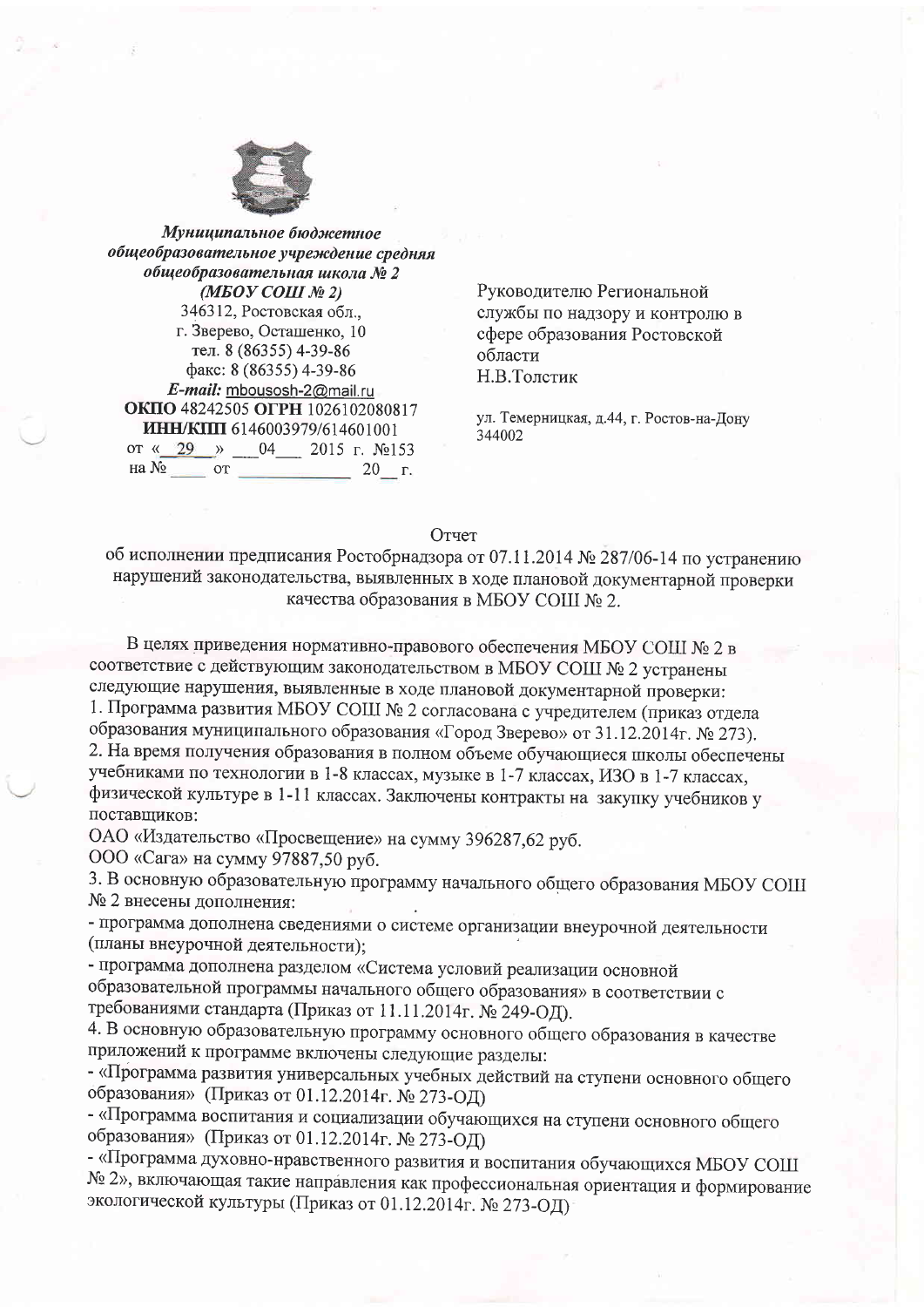- «Программа формирования культуры здорового и безопасного образа жизни «Здоровый причал» (Приказ от 01.12.2014г. № 273-ОД)

- «Программа коррекционной работы МБОУ СОШ № 2» (Приказ от 01.12.2014г. № 273-ОД).

5. В основную образовательную программу основного общего и среднего образования МБОУ СОШ № 2 в качестве приложений включены следующие разделы:

- Учебный план МБОУ СОШ № 2 на 2014-2015 учебный год

- Календарный учебный график на 2014-2015 учебный год

- Рабочие программы учебных предметов, содержащих оценочные и методические материалы (Приказ от 11.11.2014г. № 250-ОД).

6. Закончили или обучаются на курсах повышения квалификации по профилю педагогической деятельности педагоги:

Аветисян М.М. (договор от 04.02.2015г. № ЕД-А-310327/289-483-895)

Алмакаева А.А. (договор от 04.02.2015 г. № ЕД-А-311141/289-772-484)

Белоглазова О.Д. (удостоверение АРО 019992 № 3736)

Ващук И.В. (договор № ЕД-А-310299/289-575-521)

Гашкова Н.Л. (договор от 01.02.2015г. № ЕД-А-310344/289-590-599)

Лискова Н.А. (удостоверение 14 0546865 № 7409)

Скоробогатько О.А. (удостоверение АРО 009762 № 8963)

Петров А.В. (договор № ЕД-А-311207/289-786-632)

Передерий С.Е. (договор № ЕД-А-309314/289-2270883)

Чипизубова А.И., Шурова О.В. дистанционно прошли курсы повышения квалификации в федеральном государственном автономном образовательном учреждении высшего профессионального образования «Московском физико-техническом институте» с

10.11.2014г. по 15.01.2015г., однако удостоверения ими не получены по вине обучающей организации (всего обучалось 6 педагогов, получили удостоверения - 3).

7. Закончили или обучаются на курсах повышения квалификации по внедрению ФГОС педагоги:

Закревская И.В. (свидетельство о повышении квалификации ГБОУ ДПО ИПК и ПРО Ростовской области)

Кремлёва С.Н. (договор от 04.02.2015г. № ЕД-А-310461/249-601-848)

Подлегаева Е.А. (удостоверение АРО 008989 № 7921)

Сорокина С.А. (договор № ЕД-А-309599/259-898-093)

Фенина Г.В. (договор от 04.02.2015г. № ЕД-А-309117/289-231-527).

8. Утверждено положение о внутренней системе оценки качества образования (Приказ от 01.12.2014г. № 271-ОД).

9. Утверждена новая редакция положения о промежуточной аттестации учащихся 1-11 классов МБОУ СОШ № 2 (Приказ от 31.12.2014г. № 303-ОД).

Приложения: 1. Копия приказа ГорОО от 31.12.2014г. № 273 – 1 экз. (2 листа)

2. копия Программы развития МБОУ СОШ № 2 - 1 экз. 49 листов

3. Информация об обеспеченности обучающихся учебниками - 1 экз. (15

листа).

4. Копия контракта на поставку учебников ООО «Сага» - 1 экз. (10 листов)

5. Копия контракта на поставку учебников ОАО «Излательство «Просвещение» - 1 экз. (9 листов).

6. Копия приказа от 11.11.2014 № 249-ОД - 1 экз. (35 листов)

7. Копия приказа от 01.12.2014 № 273-ОД - 1 экз. (112 листов)

8. Копия приказа от 11.11.2014г. № 250-ОД - 1 экз. (1 лист)

9. Копии договоров на оказание услуг по повышению квалификации работников образования - 9 экз. (9 листов).

10. Копии удостоверений о повышении квалификации - 6 экз. (6 листов).